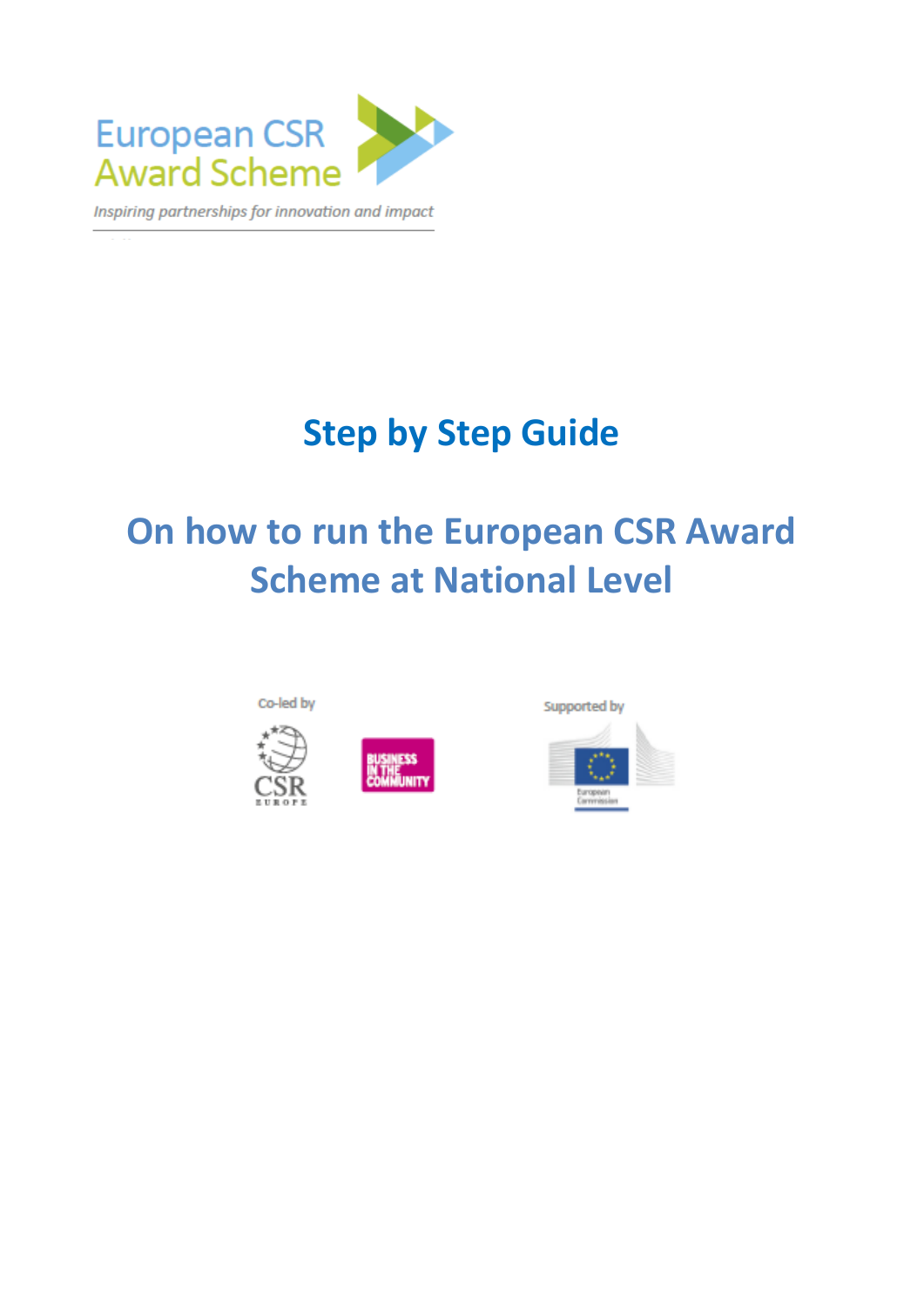

# **1. A principle based approach**

The European CSR Award will be running simultaneously across 28 countries in Europe. Each country will run their own awards scheme to select their overall national winners. In each country there will be at least 2 categories which are a) Large Company and b) Small Company. **Both** these categories require that the companies in both cases are working in partnership with at least one non business partner.

For *these Awards to be successful and to ensure credibility it is vital that they operate in a fair and transparent manner. National Award Partners (NAPs), need to ensure that all submissions received for the Award scheme will be treated fairly, will not be discriminated against and will be scored accordingly against the published criteria.*

### **The European CSR Award Guiding Principles**

**Open**<sup>1</sup> – All eligible companies can apply for these awards. There are no restrictions such as only members of the NAP being able to apply. For NAPs where there are existing awards in the country already, the Award may only be open to winners of other National Awards, these requirements are made clear in the Award structure and communications and this is consistent with the principle of openness.

**Fair** – All entries have equal opportunity. There is strict guidance on the amount of support available during the application phase. If support is offered to one company, it has to be offered to all, even if they don't take it up. There is a maximum word count for each entry, and no additional material will be considered by assessors or judges. During the assessing and judging process, the assessors and judges must be independent from the companies and their partners entering the awards, remain free from bias and assumptions and treat all entries fairly.

**Transparent** – All elements of the process, including how to apply, when to apply, what support is available, fixed closing dates, strict exclusion of late entries, criteria for judging, word count requirements, etc. are all clear and publically available on NAPs' websites, which are all linked to the central website [\(www.europeancsrawards.eu\)](http://www.europeancsrawards.eu/) through an interactive map. The independence of judges and assessor is essential and therefore they cannot be involved applying for projects, nor have worked for the companies or the partners that are entering the awards in that country. To ensure full independence, judges and assessors will be asked to sign a conflicts of interest form.

<u>.</u>

<sup>&</sup>lt;sup>1</sup> This excludes National Sponsors who **cannot** enter the award in the country where they are sponsors. They can however enter in other countries. As stated above companies that are part of the assessment and judging panels cannot enter the Award in that country. Sponsors, assessors and judges can enter the Award in all other countries.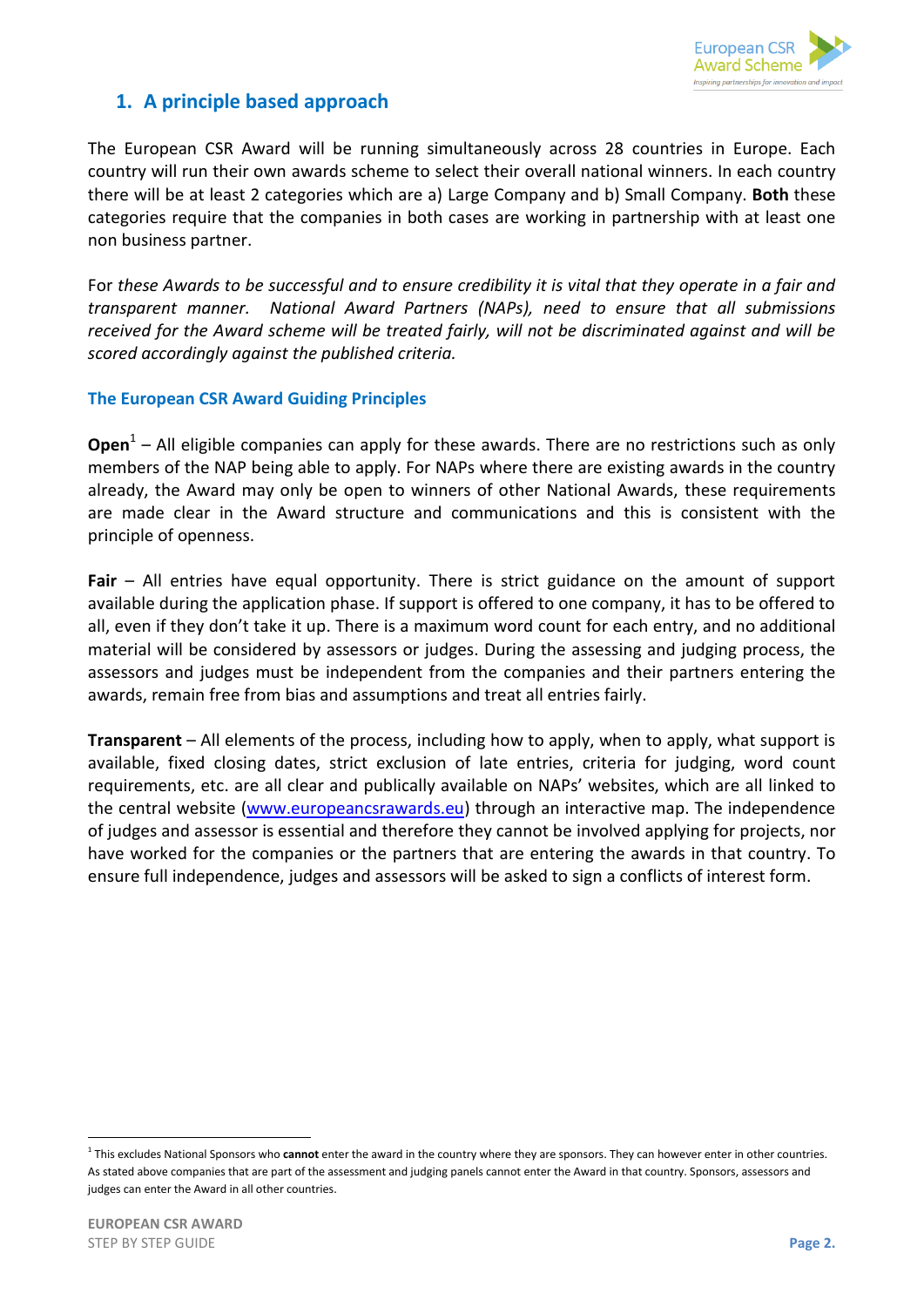

**It is not possible or practical to require all NAPs to use exactly the same process to run the Award in each country. In this Euroepan CSR Award 'Step by Step Guide' we provide the best model we are aware of. If awards in particular countries need modifications, please make the Central Team based at Business in the Community and CSR Europe, aware. Discussion can then take place to ensure that the Award is not departing from the standard set for the overall project. In all cases, the Awards must adhere to the set of Guiding Principles outlined on page 2. The Guiding Principles underpin the way the Awards are run, and will ensure that the Awards are consistent, credible, fair and transparent.**

**When considering modifications and adaptations, remember the requirements included in Commission's call for proposals which cannot be changed or ignored.** 

**Check list of key elements of this award:**

- $\checkmark$  CSR partnership (business and non business partners)<sup>2</sup>
- **Created in the last 5 years <sup>3</sup>**
- **Positive impact on society and company**
- **Innovation**
- **Multistakeholder jury**
- **Categories: Large and Small**
- **√** Non duplication

<u>.</u>

<sup>2</sup> Definition of CSR: refer to the EU Communication: **A renewed EU strategy 2011-14 for Corporate Social Responsibility**

<http://eur-lex.europa.eu/LexUriServ/LexUriServ.do?uri=COM:2011:0681:FIN:EN:PDF>

We are using the broadest possible definition of partnerhips: a collaboration. As long as the collaboration includes a business and a non business partners the entry meets the criteria of this Award.

 $3$  As partnerships evolve, we agree to interpret this as a partnership with impact in the last five years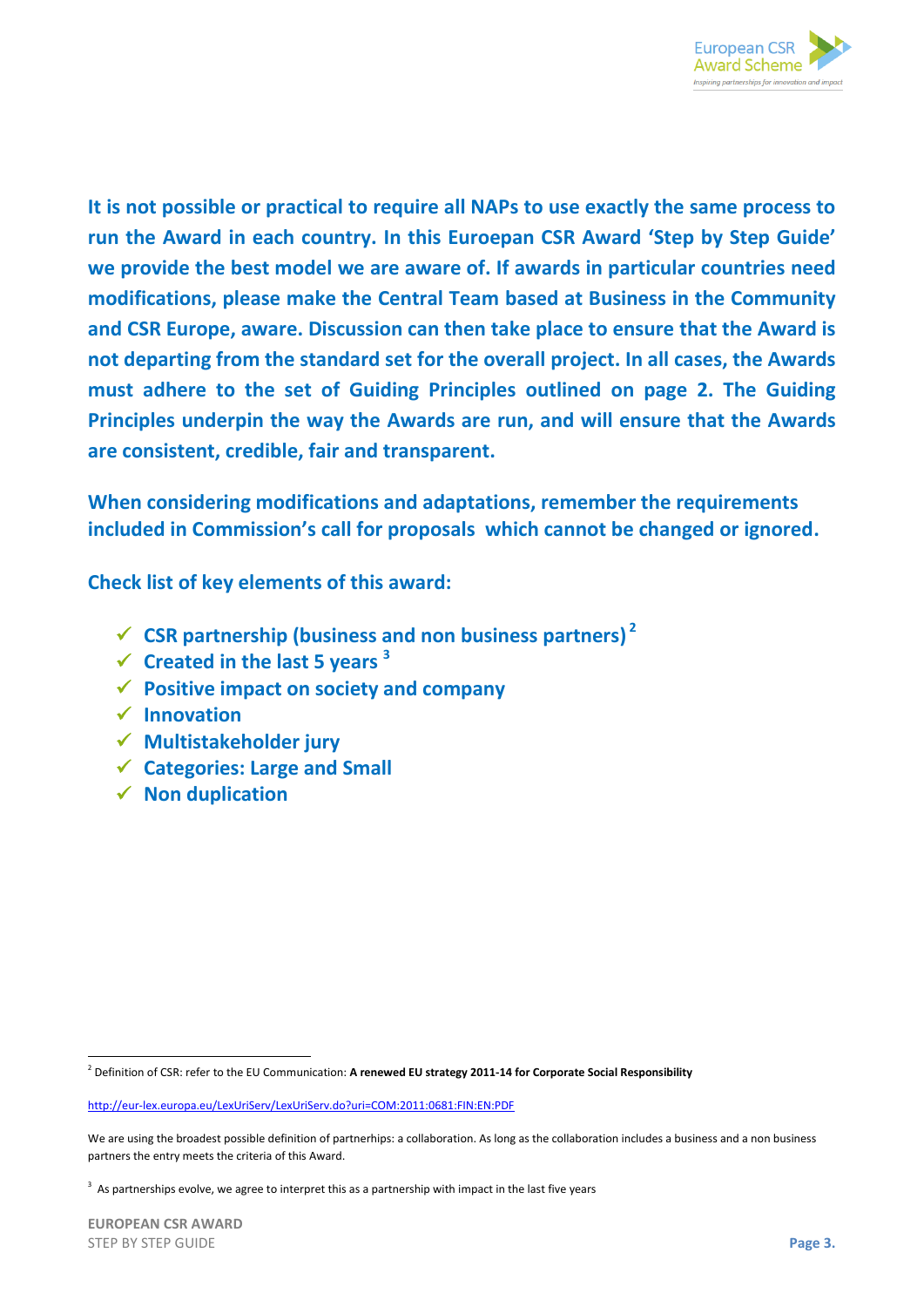

## **2. Step by Step for NAPs**

**Regular communication with CSR Europe and BITC at regular intervals is key for the smooth running of the awards. ONGOING!**

- **1. Understand and adapt the national award framework DEADLINE: 23 NOVEMBER 2012**
- **2. Prepare communication and sponsorship DEADLINE: 3DECEMBER 2012**
- **3. Launch the European CSR Awards in your country and start generating awareness DEADLINE: 3 DECEMBER 2012**
- **4. Start generating entries START: LAUNCH DATE ON 3 DECEMBER 2012 DEADLINE FOR SUBMISSIONS: 1MARCH 2013**
- **5. Plan assessing and judging process DEADLINE: DECEMBER 2012**
- **6. Last push for entries before closing date DEADLINE: FEBRUARY 2013**
- **7. Launch assessing panel DEADLINE: 15MARCH 2013**
- **8. Launch judging panel DEADLINE: 15 APRIL 2013**
- **9. Prepare to communicate the winners DEADLINE: 23APRIL 2013**
- **10.National Awards celebration to publicly award the winners DEADLINE: 23 APRIL 2013**
- **11.Communicate the winners to CSR Europe and promote them widely DEADLINE: 23 APRIL 2013**
- **12.Provide feedback and information to participants who did not win DEADLINE: 15 MAY 2013**
- **13.Attend the European CSR Award Ceremony in Brussels DEADLINE: (TBC) JUNE 2013**
- **14.Report back to CSR Europe and BITC to prepare the interim & final report DEADLINE for Interim Report:23 MARCH 2013,DEADLINE for Final Report:15 JUNE 2013**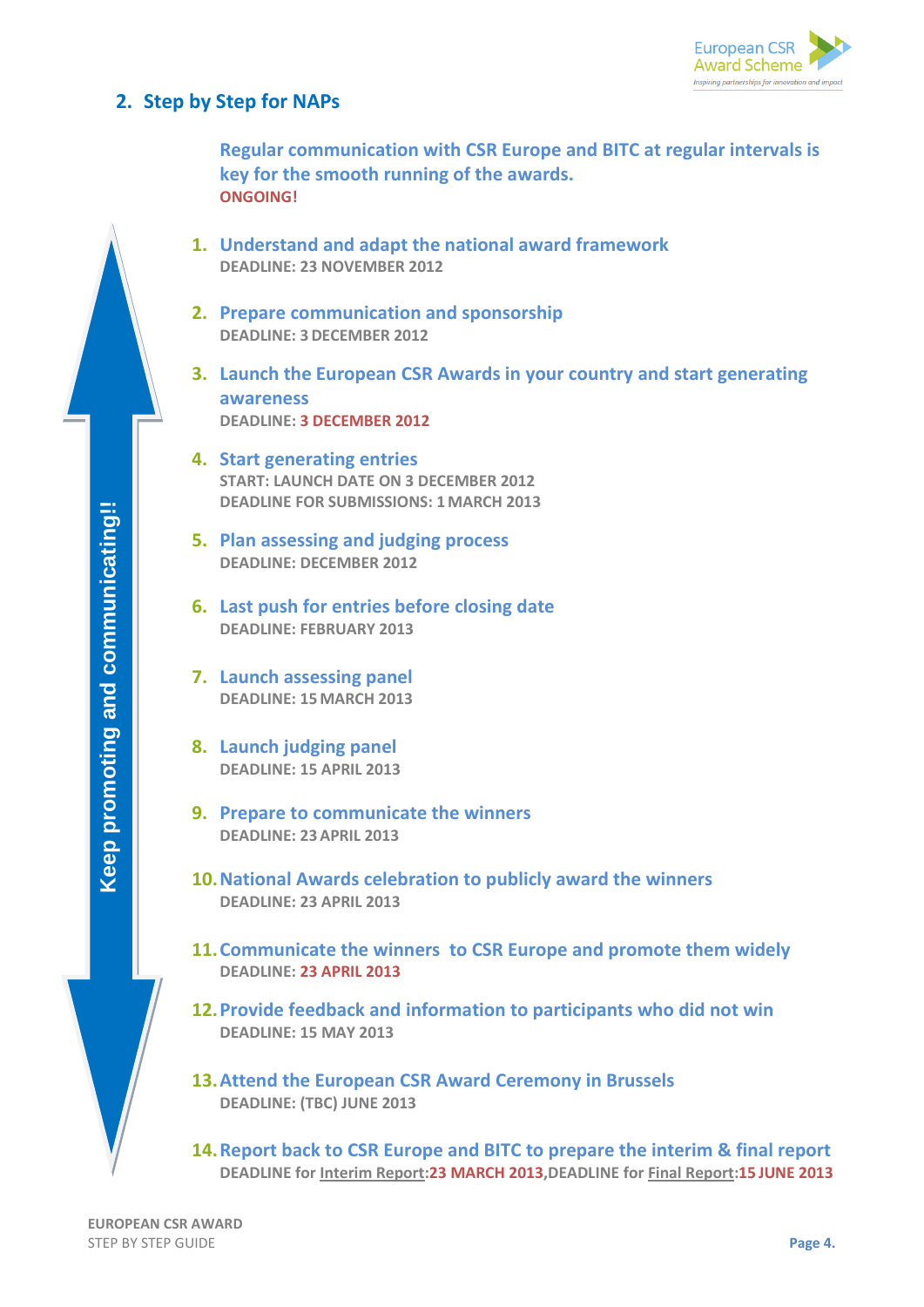

#### **2.1. STEP ONE: UNDERSTAND AND ADAPT THE NATIONAL AWARD FRAMEWORK**

- $\checkmark$  Take the time to read through all the documentation to make sure that you fully understand the European CSR Award framework and processes.
- Attend the relevant consultation and training meeting (i.e. 5-6 November in Brussels, for those initiating new awards and 7-8 November in London, for those adapting existing awards) It is really important that you receive full information and also that you participate with your ideas in the consultation and training days. If you cannot attend this training date, please inform BITC as soon as possible so that we can find a solution for you.
- $\checkmark$  Once you understand the framework, you will need to develop (NAP1) or adapt a national award framework (NAP2) based on the guidelines provided.\*
- $\checkmark$  Use the helpdesk provided by the central team for further guidance, see contact information on page 7.
- Make sure you understand the Finance Guideline upfront to avoid any mistakes that may cost you time and money\*

\* Please refer to: **Doc A: Award Implementation and Judging Guidelines** and **Doc AA: Award Application Pack,** and **Doc B Finance & Admin Guide**

#### **2.2. STEP TWO: PREPARE COMMUNICATION AND SPONSORSHIP**

- Start to create the relevant Awards website page on your existing organisation website\*
- $\checkmark$  Start making the relevant media and press contacts\*
- Reach out to relevant stakeholders who may help you promote the awards e.g. National Trade Associations, NGOs, local government bodies etc.
- Launch press release communicating that you will be leading the European CSR Award in your country
- $\checkmark$  Translate the informational flyer into your local language and disseminate this to all relevant stakeholders
- Begin reaching out to possible award sponsors at national level (optional)\*

\* For more detailed information please refer to **Doc C: Communications guidelines** and **Doc D: Sponsorship guidelines** and **Doc E: Branding guidelines** and **Doc F: Media (informational) kit**

#### **2.3. STEP THREE: LAUNCH THE EUROPEAN CSR AWARD IN YOUR COUNTRY (for both NAP 1 and NAP2) AND START RAISING AWARENESS**

 $\checkmark$  Virtual launch on the 3rd of December 2012: CSR Europe will provide you with clear instructions before the launch. In any case, the following elements need to be prepared:

- o Press release of official launch of the European CSR Award
- $\circ$  National website launch (creation of page on the relevant page of your existing company website)
- o Social media campaign (refer to social media engagement guide)
- o Include in your newsletter and other communications channels
- o Disseminate video campaign to be created by CSR Europe

 $\blacktriangleright$  A small launch event is optional since there is no budget for this

#### For general information on communication, please refer to **Doc C: Communications guidelines**

#### **2.4. STEP FOUR: START GENERATING ENTRIES**

- $\checkmark$  Use communications to start generating interest and entries for the European CSR Award
- $\checkmark$  Provide and set up a helpdesk service for interested applicants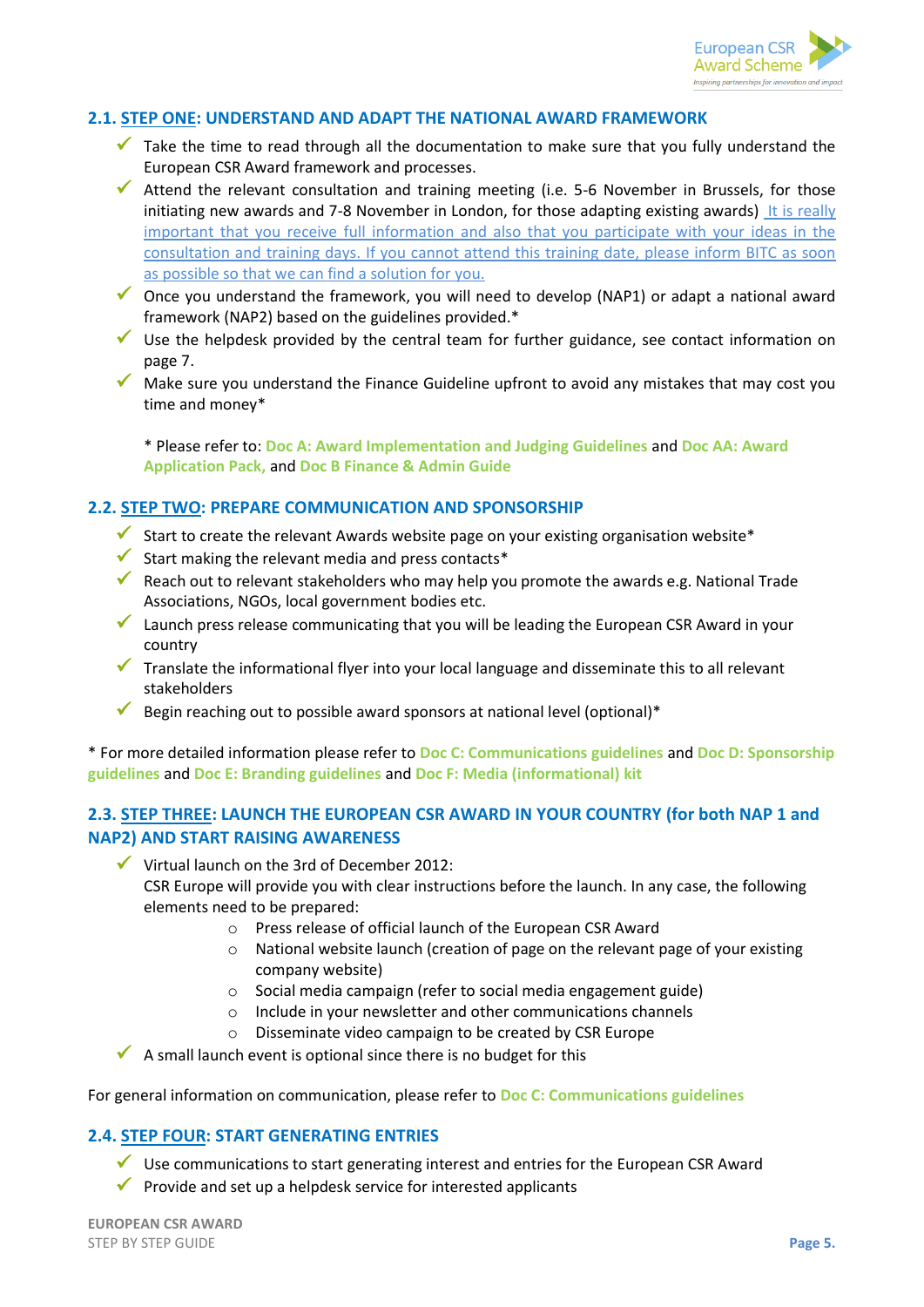

 For guidance on how to generate entries refer to **Doc A: Award Implementation and Judging Guidelines**

## **2.5. STEP FIVE: PLAN ASSESSING AND JUDGING PROCESS**

- Select national assessors and judges remember that it must be multistakeholder
- **Prepare the trainings for assessors and judges as well as the contents and logistics of assessing and** judging panels\*
- $\checkmark$  Plan dates of panels, keeping in mind there should be 3 weeks between assessing and judging panel to allow judges and selected companies to prepare

\*Crucial information is included in **Doc A: Award Implementation and Judging Guidelines**

#### **2.6. STEP SIX: LAST PUSH FOR ENTRIES BEFORE CLOSING DATE**

 Use social media, traditional media, your website and newsletters to generate final interest in the campaign.

#### **2.7. STEP SEVEN: LAUNCH ASSESSING PANEL**

- Run assessing panel as planned in step 5
- Communicate to the applicants which entries have been selected to go through to the judging panel
- $\checkmark$  Communicate to those entries that did not reach the judging panel and inform them that they will receive feedback in May
- $\checkmark$  PLEASE NOTE: Great effort needs to be invested in communicating with those who did not make it to judging as much as to those who made it.

#### **2.8 STEP EIGHT: LAUNCH JUDGING PANEL**

- Run judging panel 3 weeks after assessing panel, as planned in step 5
- $\checkmark$  Beforehand, communicate to shortlisted companies to prepare for the judging panel
- **Provide shortlisted entries from assessing panel to judges to be able to read the applications before** the actual judging process.

\*Crucial information on the judging process is included in **Doc A: Award implementation and Judging Guidelines**

#### **2.9. STEP NINE: PREPARE TO COMMUNICATE THE WINNERS**

- Collect information and collateral material on the winning companies (photos, videos, quotes) but without letting the companies know they actually won
- $\checkmark$  You can also start the translation

#### **2.10. STEP TEN: NATIONAL AWARDS CELEBRATION TO PUBLICLY AWARD THE WINNERS**

- Organise a national celebration which could be a national ceremony, roundtable discussion, seminar or workshop, etc. to announce the national winners. For ideas see **Doc A: Award implementation and Judging Guidelines**
- Company winners will be announced at this ceremony, up to this point this remains a secret

#### **2.11. STEP ELEVEN: COMMUNICATE THE WINNERS TO CSR EUROPE & PROMOTE THEM WIDELY**

- Communicate the winners through your Awards' communication channel e.g. website, social media, newsletters and traditional media (media partners)
- Communicate the winners to CSR Europe by **23 April 2013** so that this information can be passed on to the European Commission